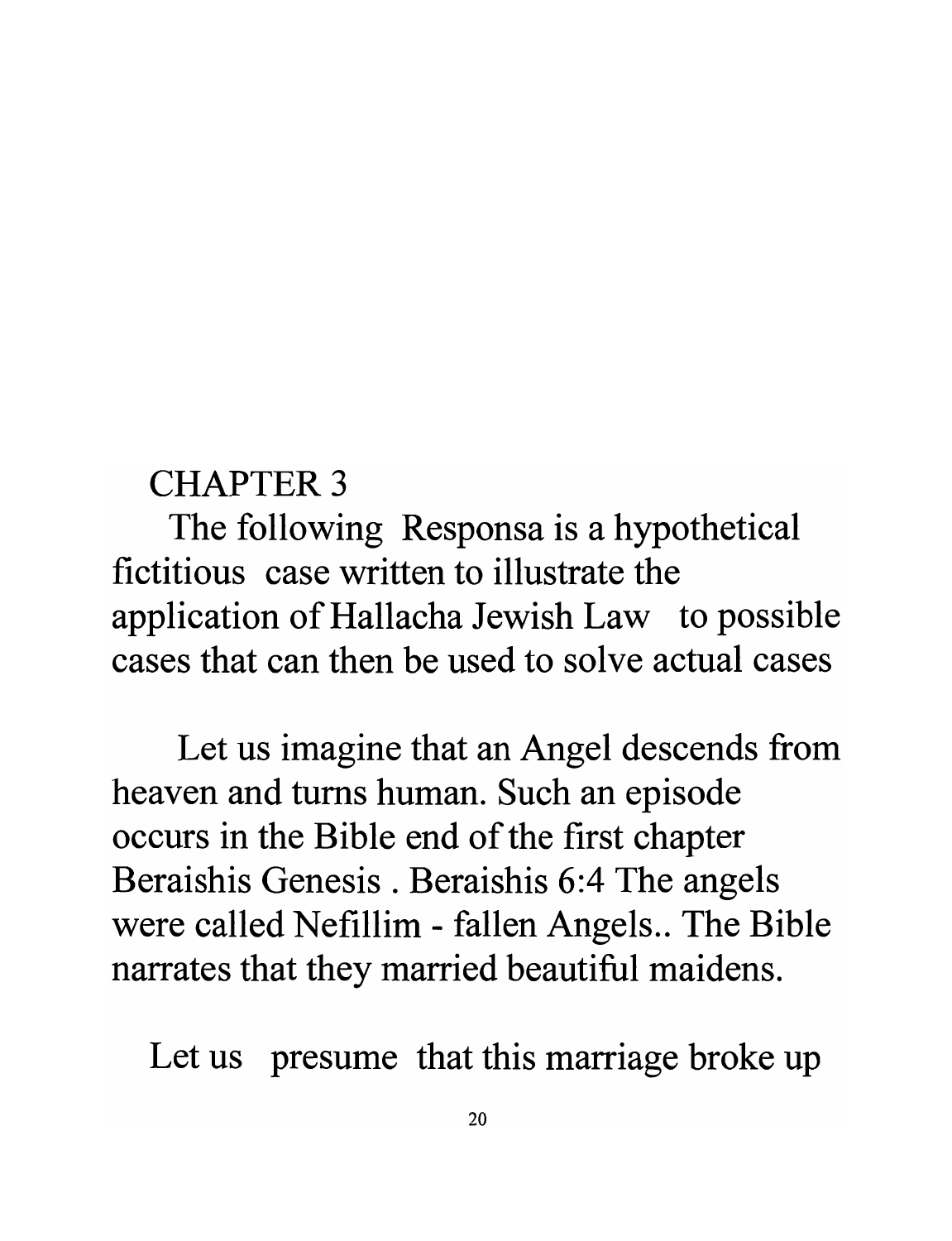and the fallen Angel refused to give his wife a Get- a Jewish divorce. Is the husband to be considered as an angel the same as Elijah in chapter I? Or else, since he is now in human form he is considered a human ?

Furthermore, how did the Rabbis permit a wedding with an angel? Marriage can only be contracted with a Jew . Is an angel a Jew?

I f he is not considered a Jew can the angel convert? Who can convert? is it necessary the the future convert have a father and mother? Here the angel was created by God . He had no father or mother. Furthermore, is the angel a male or female? Do angels have sexual differences like humans?

Assuming we have established that the angel is a male Is it necessary and can an angel convert ?